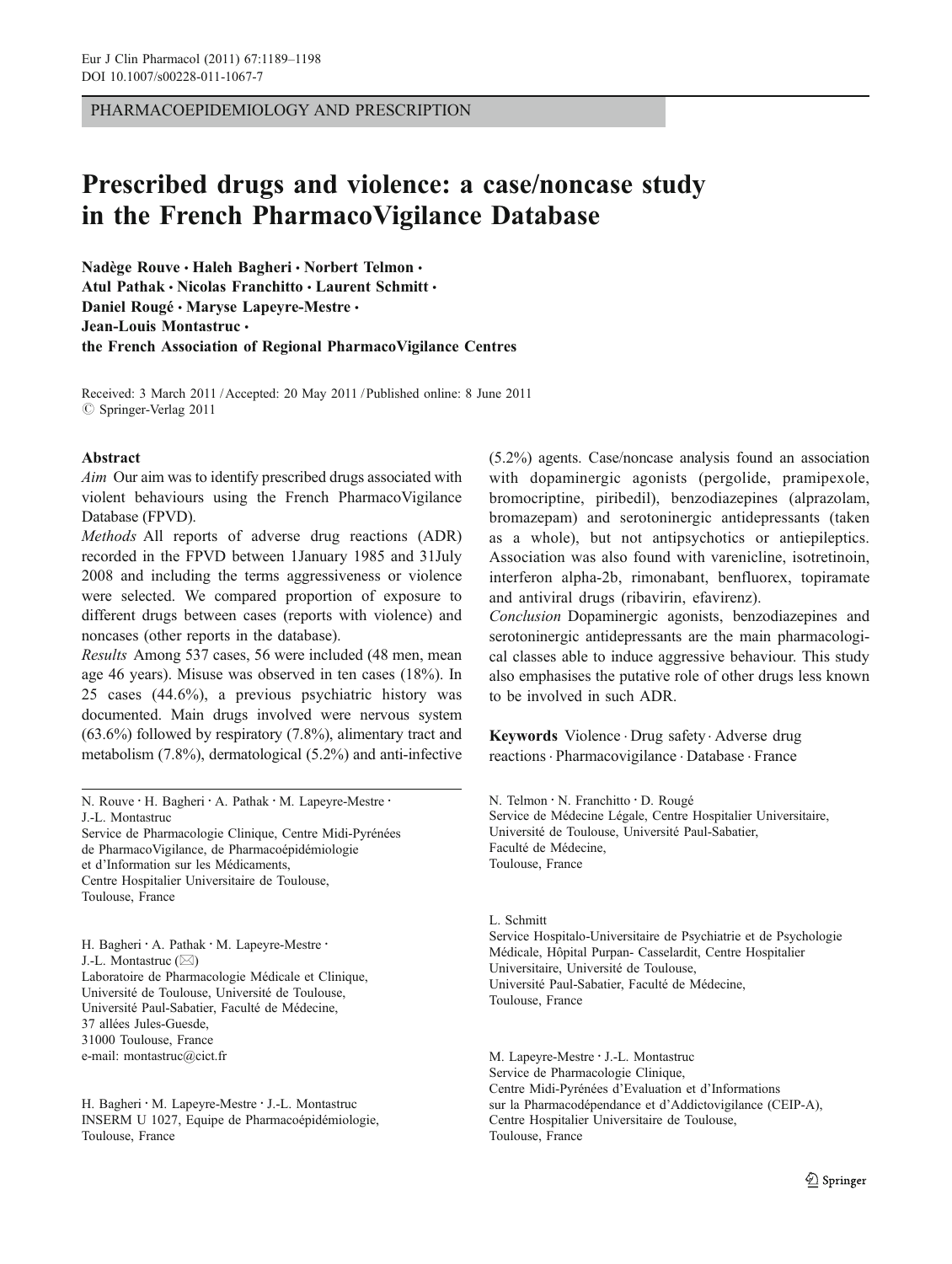# Introduction

As emphasised by the 2002 World Health Organisation (WHO) report World Report on Violence and Health [\[1](#page-8-0)], violence is now a universal challenge and a public health priority that has been largely ignored for several reasons one being the lack of clear definition. WHO defines violence as the intentional use of physical force or power, threatened or actual, against oneself, another person, or against a group or community that either results in or has a high likelihood of resulting in injury, death, psychological harm, maldevelopment or deprivation [\[2](#page-8-0)]. WHO divided violence into three broad categories according to who commits the violent act: self-directed violence, interpersonal violence and collective violence [[1\]](#page-8-0). Each year, more than 1.6 million people worldwide lose their lives to violence, leading to a rate of around 30/100,000. Around 50% of these deaths are suicides, nearly one third homicides and about one fifth consequences of armed conflicts [\[1](#page-8-0)]. In particular, violence is one of the leading causes of death for people aged 15–44 years worldwide, with values around 14% in males and 7% in females [\[1](#page-8-0), [2](#page-8-0)]. In fact, violence is often considered an inevitable part of the human condition and a law-and-order issue, with a limited role by health professionals.

Several risks factors have been identified, such as growing up in a violent or broken home, substance (i.e. alcohol or illicit drugs) abuse, especially during childhood, social isolation, rigid gender roles, poverty, income inequality or personal characteristics (poor behavioural controls, low self-esteem, previous history of depression or suicide…) [[1,](#page-8-0) [2\]](#page-8-0) . Among these factors, the potential role of drugs in such behaviour is poorly understood [[3\]](#page-8-0). The drugs more frequently suspected are benzodiazepines [[4\]](#page-8-0) or antidepressants [[5\]](#page-8-0).

Thus, to investigate this relatively unknown adverse drug reaction (ADR), this study evaluated associations between drugs and reports of violence in the French PharmacoVigilance Database (FPVD) using a descriptive approach, followed by the case/noncase methodology. This method was found to be useful in a context of signal detection.

The case/noncase approach measures disproportionality of the combination between a drug and a particular ADR in a pharmacovigilance database [\[6](#page-8-0)–[10\]](#page-8-0). Cases are reports corresponding to the ADR, and noncases are all other

# Methods

## Case—noncase method

among cases and noncases and calculation of an ADR reporting odds ratio (ROR) with its 95% confidence interval (CI) [\[11\]](#page-8-0).

Source: French PharmacoVigilance Database (FPVD)

The reporting of ADRs has been compulsory in France since 1984. According to the law, physicians must report serious or unlabelled ADRs to their regional pharmacovigilance centre (31 in France). All suspected ADRs are registered in the FPVD [[12\]](#page-8-0). For each report, information about the patient (age, gender, medical history) and drug exposure (suspected and other associated nonsuspected drugs) and ADR (date of occurrence, duration, imputability score) are recorded. Causality assessment is performed according to the French method used by all regional pharmacovigilance centres [\[12](#page-8-0)]. A detailed summary of the clinical description is added at the end of each case report. ADRs are coded according to World Health Organisation terminology (WHO-ART) [[13](#page-8-0)]. Serious ADRs are defined as leading to death, hospitalization (or prolongation of hospitalization), persistent or significant disability or incapacity or life threatening [[14](#page-8-0)]. We investigated ADRs recorded in the FPVD between 1 January 1985 and 31 July 2008.

# Selection of cases and noncases

In a first step, we identified all cases recorded in the FPVD during this period that included the terms violence or aggressiveness. Only cases with physical aggressiveness were studied. Secondly, we only included reports describing physical violence or aggressiveness against others, thus excluding reports of verbal violence, oral aggressiveness and pure self-aggressiveness (excluding, for example, pure case reports of suicide without previous aggressiveness). Further, cases were revised for a more stringent selection by a group of three clinical pharmacologists (two specialists in pharmacovigilance and drug safety, one in AddictoVigilance) and two physicians from the department of forensic medicine (specialists in violent behaviours). This expert group worked according to the consensus method. When the reporting form was not sufficiently informative or when the characteristics of ADRs could not be completely defined, the report was not included in the analysis. All other reports (i.e. those not defined as violence or aggressiveness) registered since 1985 in the FPVD were used as controls and defined as noncases. Reports included all ages and both genders. Drug exposure, coded according to the Anatomical Therapeutic Chemical (ATC) classification system, was defined by the presence in the report of the drug of interest, whatever the level of causality assessment. We did not include drug dose, as this detail is not exhaustively recorded in the reports.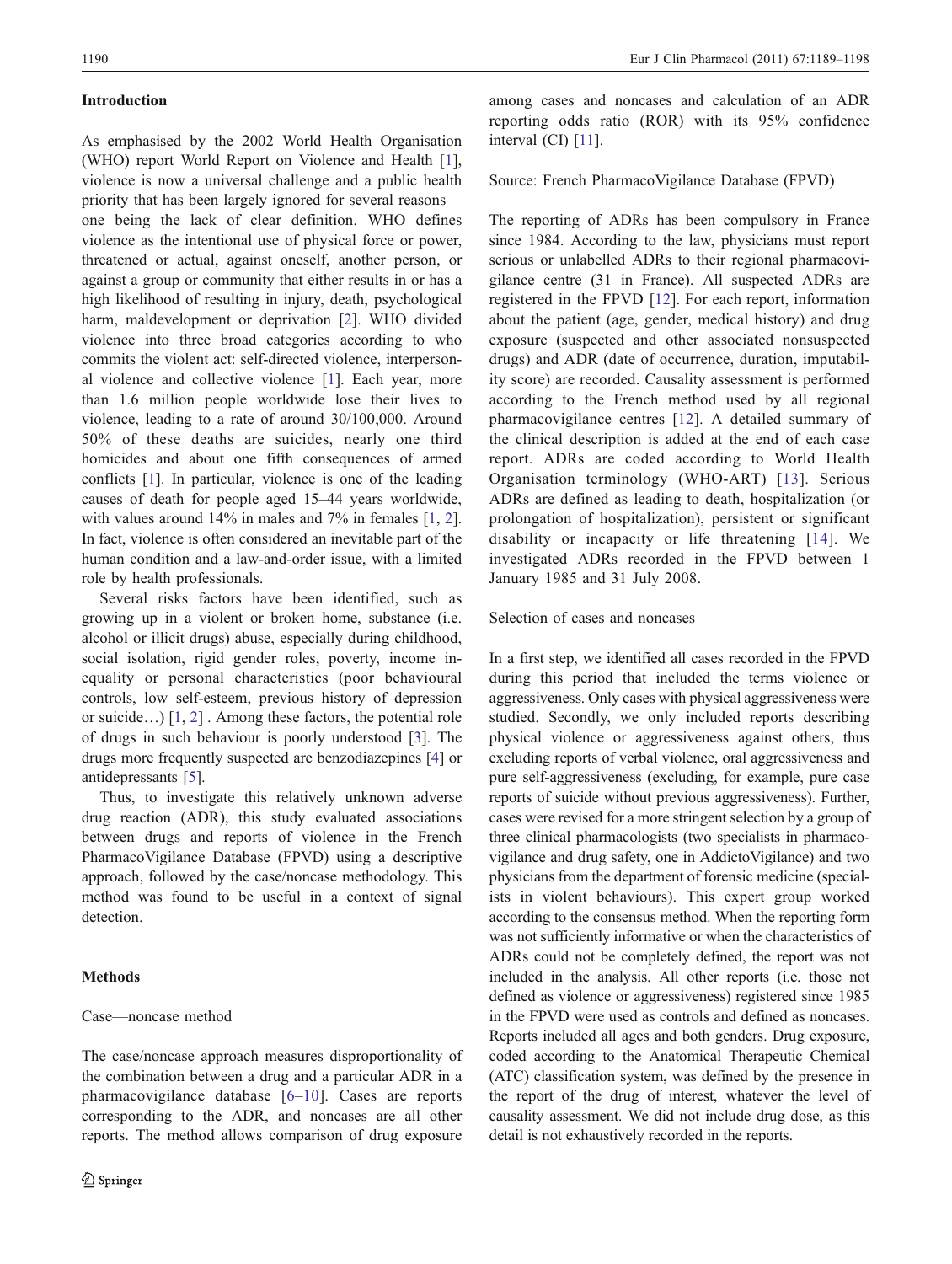### Statistical analysis

The null hypothesis for this study assumed that a case with violence could be attributed to a drug by pure chance and that drugs with a greater total number of ADR reports might be exposed to a greater risk of violence. Patient characteristics and drug number and type were compared between reports defined as violence (cases) and all other reports (noncases) in the database. Only drugs for which two or more reports of physical violence were registered were investigated. We calculated an ADR ROR to compare the risk of exposure to the drug classes in cases and noncases [[8,](#page-8-0) [11](#page-8-0)]. RORs are given with their 95% CI as crude RORs.

# Results

# Case characteristics

Of the 314,320 reports recorded in the FPVD between 1 January 1985 and 31 July 2008, 537 were reported as violence. Among them, 60 were reports of physical violence. After exclusion of poorly described cases, 56 cases were included in the study. Thus, cases of violence represented 1/5,000 reports in the FPVD. Table [1](#page-3-0) shows the main characteristics of these 56 case reports. Most of them (48; 85.7%) were observed in males, and  $25\%$  ( $n=14$ ) occurred between the ages of 31 and 40 years. Ten were reported in patients older than 69 years. Mean age was 46.2 years±22.1 [standard deviation (SD)] years (extreme values 4–86 years).

Delay of ADR occurrence widely varied after drug introduction from 1 day to some years. Misuse was observed in ten cases  $(18%)$ . In 25 cases  $(44.6%)$ , a previous psychiatric history was documented; in eight cases, simultaneous intake of alcohol was recorded. Eleven of the 56 reports of heteroaggressiveness also included secondary episodes of self-aggressiveness, including seven cases of suicide). Four cases led to medicolegal consequences. Among the 56 case reports, 76 drugs were suspect. The most frequently involved ATC classes were N nervous system  $(n=49, 63.6%)$  drugs, followed by A alimentary and metabolism  $(n=6, 7.8\%)$  and R respiratory system  $(n=6, 7.8\%)$ , D dermatological  $(n=4, 5.2\%)$ , J antiinfectives for systemic use  $(n=4, 5.2\%)$ , P antiparasitic products  $(n=3, 3.9\%)$ , G genitourinary system and sex hormones  $(n=2, 2.6\%)$ , L antineoplastic and immunomodulating drugs  $(n=2, 2.6\%)$  and S sensory organs  $(n=1)$ . Among the 49 drugs from the N group, the most frequent classes were benzodiazepines and related compounds (zopiclone, zolpidem, alpidem)  $(n=16, 32.6%)$  followed by dopaminergic antiparkinsonian drugs  $(n=13, 26.5\%)$ ,

antidepressants (only serotoninergic and none imipraminic,  $n=4$ , 8.2%), antipsychotics ( $n=4$ , 8.2%) and antiepileptics  $(n=4, 8.2\%)$ . Among the 76 suspect drugs, 58 received a causality score defined as possible (I1), 13 as plausible (I2) and five as likely (I3) related. Drugs defined as plausibly (I2) related were pergolide, pramipexole, alprazolam, zopiclone, zolpidem, fluoxetine, gabapentin, Glatimer, varenicline, prednisone and cyclopentolate (ophthalmic preparation). A likely (I3) score of causality was found for bromazepam, isotretinoin, zolpidem, zopiclone and interferon alpha-2b (Table [1](#page-3-0)).

## Case/noncase comparison

When pharmacological classes were investigated (Table [2\)](#page-6-0), a significant association was found with dopaminergic antiparkinsonian drugs, benzodiazepines, including related compounds such as zolpidem and zopiclone, and serotoninergic antidepressants but not with antipsychotic [ROR=2.1  $(0.6–6.0)$ ] or antiepileptic [ROR=1.3 (0.3–4.3)] drugs taken as a whole pharmacological class.

Table [3](#page-6-0) shows ROR values for individual drugs in these 56 patients. Significant associations were found for dopaminergic agonists (pramipexole, pergolide, bromocriptine, piribedil), benzodiazepines (alprazolam, bromazepam), varenicline, rimonabant, topiramate, benfluorex, interferon alpha-2b and antiviral drugs (ribavirin and efavirenz). Other statistical evaluations with other drugs were not significant (not shown).

Labelled characteristics of the ADR

Using the 2009 Summary of Products Characteristics (SPC), we found that this kind of suited ADR was unlabelled for pramipexole and ropinirole.

# Discussion

This study was undertaken to identify drugs possibly involved in violent behaviours. In fact, as previously discussed, the role of drugs in such behaviour is poorly understood and investigated. For this purpose, we worked in the FPVD, a large national database corresponding to the French spontaneous reporting system and including more than 300,000 case reports of ADRs from 1985. Cases were carefully checked by both clinical pharmacologists and forensic physicians to restrict our analysis to true validated cases of violent and aggressive behaviour. Firstly, our results indicate that violence is a relatively rarely reported ADR in a national pharmacovigilance database: around 1/ 5,000 reports in the FPVD. Secondly, significant relationships were found, as expected, with some drugs (dopaminergics, benzodiazepines, antidepressants) but also with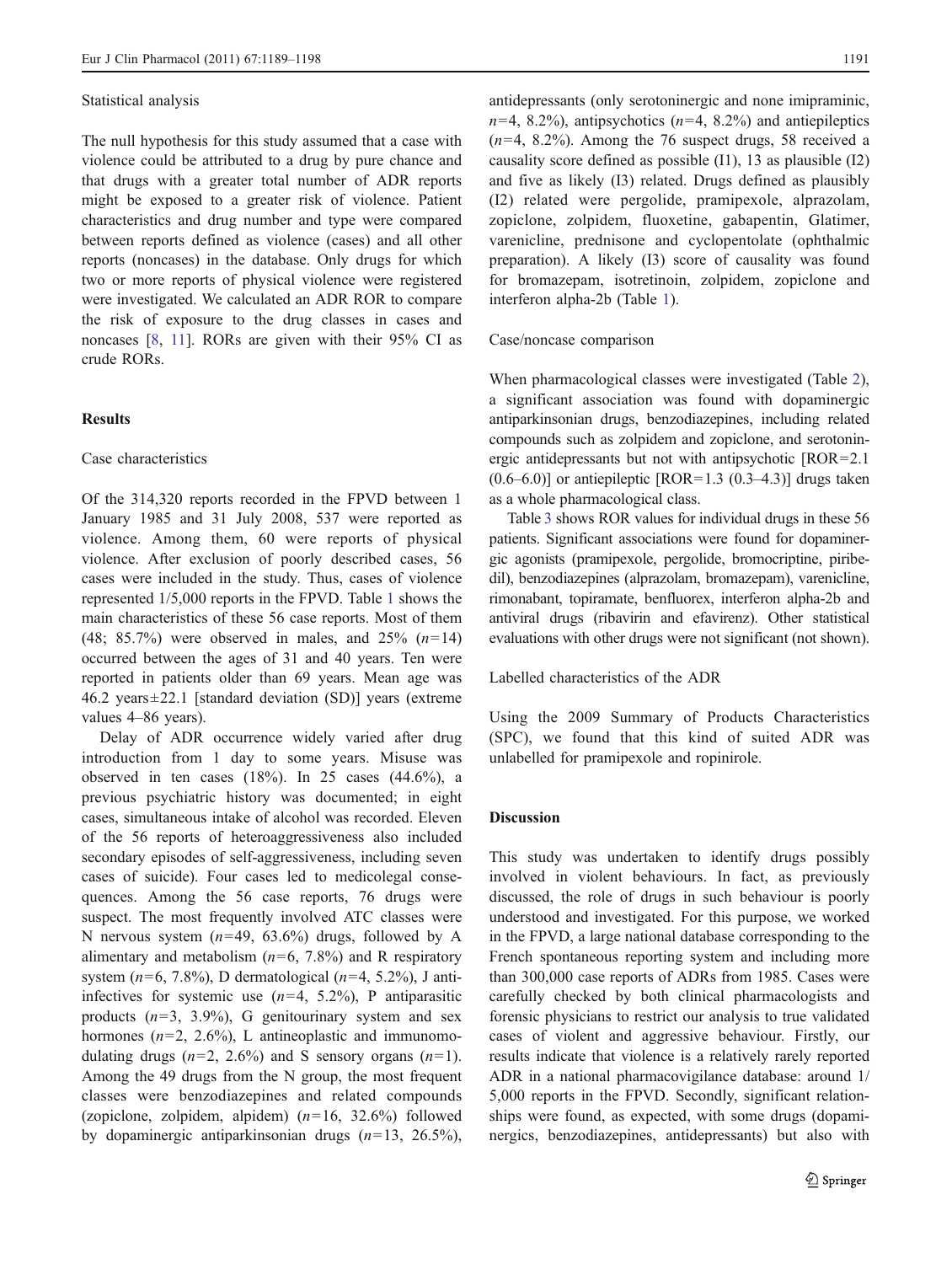| Number Age              | (years) |              | Gender Suspect drug(s)    | Associated drug(s)                                                     | Delay of<br>occurrence<br>(days) | Medical history                                                | Comments                                                                                                    | Medicolegal<br>consequences |                | Misuse Causality<br>level |
|-------------------------|---------|--------------|---------------------------|------------------------------------------------------------------------|----------------------------------|----------------------------------------------------------------|-------------------------------------------------------------------------------------------------------------|-----------------------------|----------------|---------------------------|
|                         | 52      | M            | Varenicline               | None                                                                   | 14                               | None                                                           | During dose escalation                                                                                      | No                          | No             | $\overline{1}$            |
| $\overline{2}$          | 57      | M            | Rimonabant                | None                                                                   | 19                               | Previous aggressiveness<br>towards family                      | Assault and battery, rape                                                                                   | Yes                         | No             | -1                        |
| $\overline{\mathbf{3}}$ | 19      | $\rm F$      | Rimonabant                | None                                                                   | 30                               | None                                                           | Disappearance after rimonabant withdrawal                                                                   | No                          | No             | $\mathbf{1}$              |
| $\overline{4}$          | 54      | M            | Varenicline Clobazam      | None                                                                   | 10                               | Hyperthyroidism                                                | Heteroaggressiveness + suicide                                                                              | No                          | No             |                           |
|                         |         |              |                           |                                                                        | $\overline{1}$                   |                                                                |                                                                                                             |                             |                |                           |
| 5                       | 69      | M            | Pergolide                 | Levodopa                                                               | $\overline{1}$                   | Previous treatment with ropinirole<br>without ADR              | Aggressive behaviour towards wife                                                                           | No                          | No             | 2                         |
| 6                       | 18      | M            | Biperidene                | Cyamemazine olanzapine                                                 | $\overline{c}$                   | Previous treatment with<br>trihexyphenidyl without ADR         | Disappearance after biperidene withdrawal                                                                   | No                          | No             | $\overline{1}$            |
| $\overline{7}$          | 64      | M            | Varenicline               | Venlafaxine                                                            | $\overline{1}$                   | Depressive for 15 years+chronic<br>alcoholism                  | Bad dreams, several crimes. Disappearance<br>after varenicline withdrawal                                   | No                          | No             | 2                         |
| 8                       | 71      | M            | Prednisone                | Ramipril                                                               | 15                               | Pulmonary fibrosis                                             | Disappearance after prednisone withdrawal                                                                   | No                          | No             | 2                         |
| 9                       | 44      | M            | Varenicline               | None                                                                   | $\gamma$                         | None                                                           | Normal dosage                                                                                               | No                          | No             | $\mathbf{1}$              |
| 10                      | 33      | M            | Glatimer                  | None                                                                   | 6                                | Paraplegia+multiple sclerosis<br>for 9 years                   | Heteroaggressiveness+suicidal thoughts                                                                      | No                          | No             | 2                         |
| 11                      | 76      | M            | Alprazolam Zopiclone      | None                                                                   | $\overline{1}$                   | Depressive symptoms+alprazolam                                 | Disappearance after withdrawal of alprazolam and                                                            | yes                         | No             | $\overline{2}$            |
|                         |         |              |                           |                                                                        | $\overline{1}$                   | and zopiclone abuse                                            | zopiclone                                                                                                   |                             |                | $\overline{2}$            |
| 12                      | 21      | F            | Alprazolam                | None                                                                   | 2                                | Chronic anxiety                                                | Partial disappearance after alprazolam withdrawal                                                           | No                          | No             | -1                        |
| 13                      | 39      | $\rm F$      | Alprazolam                | Paroxetine                                                             | 150                              | Chronic alcoholism                                             | Car crash+violent words to police                                                                           | No                          | Yes            | $\overline{1}$            |
| 14                      | 33      | M            | Topiramate                | Valproic acid Clobazam                                                 | 14                               | Previous suicidal behaviour+<br>generalized epilepsy           | In the context of epilepsy exacerbation. Hospitalization                                                    | No                          | No             | $\overline{1}$            |
| 15                      | 36      | F            | Venlafaxine               | None                                                                   | 150                              | none                                                           | Decrease after dose reduction                                                                               | No                          | No             | -1                        |
| 16                      | 61      | M            | Topiramate                | None                                                                   | 120                              | Major depressive symptoms                                      |                                                                                                             | No                          | No             | -1                        |
| 17                      | 26      | M            | Ritonavir, atazanavir     | Lamivudine, tenofovir                                                  | 21<br>21                         | HIV positive                                                   | Disappearance after ritonavir+atazanavir withdrawal                                                         | No                          | No             | $\mathbf{1}$              |
| 18                      | 65      | M            | Gabapentin                | None                                                                   | 60                               | None                                                           | Gabapentin for diabetic neuropathy. Strangulation of his<br>wife. Disappearance after gabapentin withdrawal | No                          | Yes            | $\overline{2}$            |
| 19                      | 45      | M            | Benfluorex                | Bromazepam                                                             | 28                               | One previous suicidal attempt<br>with anorectic drugs          | Dismantling of house+lewd words+suicidal attempts                                                           | No                          | Yes            | $\overline{1}$            |
| 20                      | 31      | M            | Benfluorex                | Haloperidol                                                            | 180                              | Chronic psychosis                                              | Benfluorex abuse                                                                                            | No                          | Yes            | -1                        |
| 21                      | 36      | M            | Bromazepam, buprenorphine | None                                                                   | 15                               | Alcoholism                                                     | Hetero-+self-aggressiveness                                                                                 | No                          | No             | 3                         |
|                         |         |              |                           |                                                                        |                                  |                                                                |                                                                                                             |                             |                | $\mathbf{1}$              |
| 22                      | 52      | M            | Mefloquine                | None                                                                   | $\mathbf{3}$                     | None                                                           | Hetero-+auto-aggressiveness                                                                                 | No                          | No             | -1                        |
| 23                      | 34      | M            | Alpha-2b interferon       | None                                                                   | 90                               | Posttransfusion chronic hepatitis                              | Attempt to murder wife                                                                                      | Yes                         | No             | 3                         |
| 24                      | 34      | M            | Zopiclone                 | Tropatepine, alimemazine,<br>propericiazine, flupentixol,<br>methadone | 60                               | Multiple drug abuse including<br>zopiclone                     | Violence, multiple assaults, hallucinations                                                                 | No                          | Yes            | 3                         |
| 25                      | 70      | M            | Pantoprazole              | None                                                                   | $\overline{3}$                   | Previous similar episodes with<br>other proton-pump inhibitors | Disappearance after pantoprazole withdrawal                                                                 | No                          | No             |                           |
| 26                      | 15      | M            | Isotretinoin              | None                                                                   | 240                              | Alcoholism for some months                                     | Heteroaggressiveness+Autolysis attempt                                                                      | No                          | No             |                           |
| 27                      | 35      | $\mathbf{F}$ | Bromocriptine             | None                                                                   | 7665                             | Chronic muscular dystonia                                      | Imprisonment                                                                                                | No                          | Yes            |                           |
| 28                      | 79      | M            | Lansoprazole Memantine    | None                                                                   | 480                              | Alzheimer's disease                                            | Attempt to murder wife                                                                                      | No                          | N <sub>0</sub> | $\overline{1}$            |

<span id="page-3-0"></span>Table 1 Main characteristics of the 56 cases of aggressiveness registered in the French PharmacoVigilance Database and included in the study. Causality level was determined using the French method [[12](#page-8-0)], with level 1=possible, 2=plausible, 3=likely and 4=very likely

1192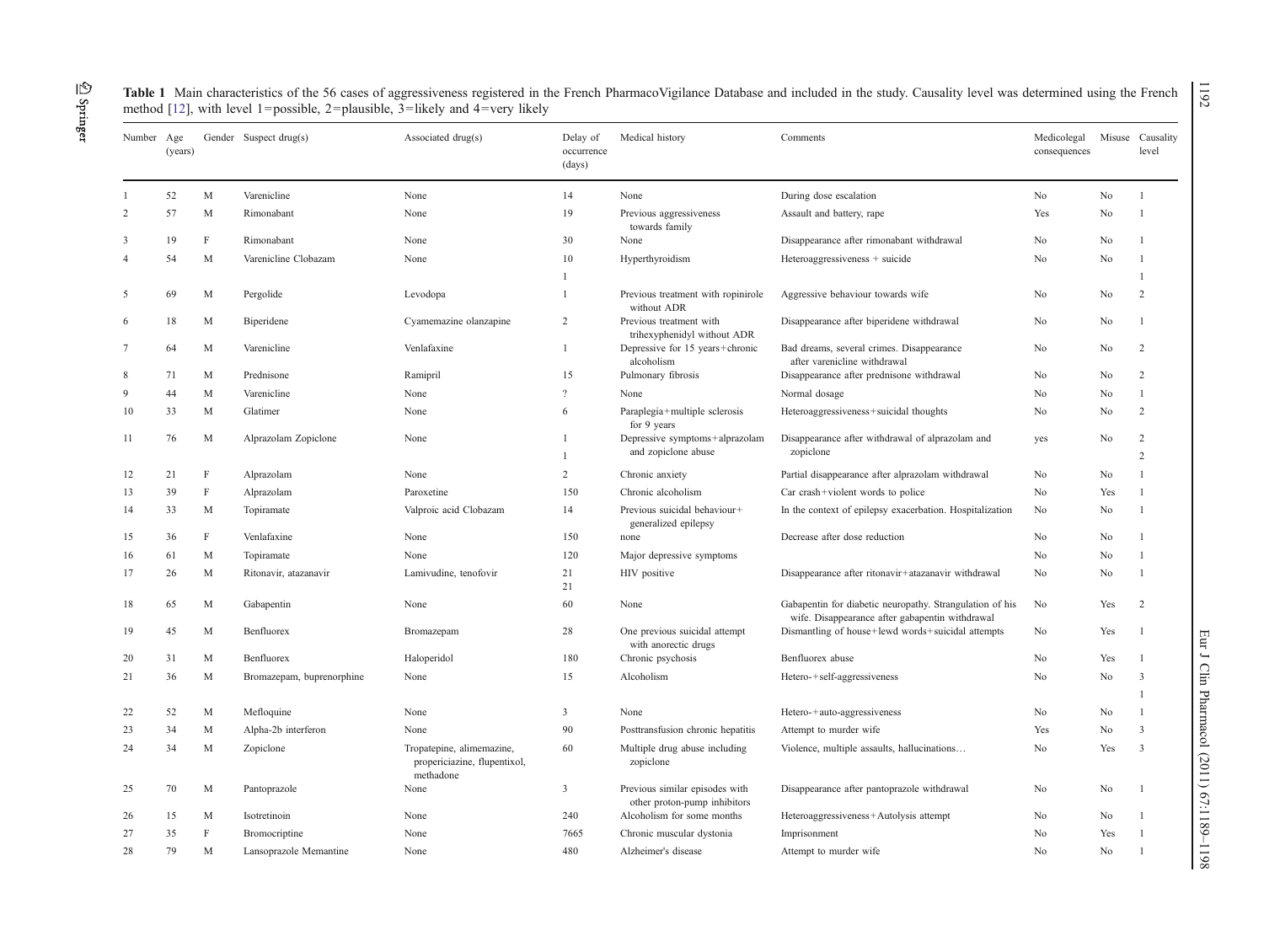| 29 | 59                       | M | Clonazepam, olanzapine                                                | None                                                                   | 730<br>730       | Chronic psychosis                                                            | Attempt to murder                                                                             | No             | No             | 1                           |
|----|--------------------------|---|-----------------------------------------------------------------------|------------------------------------------------------------------------|------------------|------------------------------------------------------------------------------|-----------------------------------------------------------------------------------------------|----------------|----------------|-----------------------------|
| 30 | 84                       | M | Ropinirole                                                            | Levodopa, propranolol,<br>omeprazole, carbimazole,<br>ramipril         | Several<br>years | Advanced Parkinson's disease                                                 | Heteroaggressiveness+hallucinations Disappearance<br>after ropinirole withdrawal              | No             | No             | $\overline{1}$              |
| 31 | 55                       | M | Levodopa, pergolide, entacapone,<br>pramipexole                       | None                                                                   | 12               | Advanced Parkinson's disease                                                 | Heteroaggressiveness+hypersexuality+pathological<br>gambling                                  | No             | No             | 1                           |
|    |                          |   |                                                                       |                                                                        |                  |                                                                              |                                                                                               |                |                | 1                           |
| 32 | 39                       | M | Pramipexole                                                           | None                                                                   | 39               | De novo Parkinson's disease                                                  | Heteroaggressiveness+pathological gambling+<br>hallucinations+pathological gambling           | N <sub>o</sub> | No             | 2                           |
| 33 | 68                       | M | Oxazepam, cyamemazine, loxapine,<br>aripiprazole                      | None                                                                   | Several<br>years | Chronic paranoid psychosis                                                   | Heteroaggressiveness towards other patients                                                   | No             | No             | -1<br>1<br>1                |
|    |                          |   |                                                                       |                                                                        |                  |                                                                              |                                                                                               |                |                | 1                           |
| 34 | 86                       | М | Piribedil, selegiline                                                 | Hydroxyzine, tiapride                                                  | Several<br>years | Advanced Parkinson's disease                                                 | Heteroaggressiveness towards wife                                                             | No             | No             | $\overline{1}$<br>1         |
| 35 | 53                       | M | Proguanil, chloroquine                                                | None                                                                   | 56               | None                                                                         | Heteroaggressiveness+confusion                                                                | No             | No             | $\mathbf{1}$<br>1           |
| 36 | 15                       | M | Isotretinoin                                                          | Cetirizine                                                             | 360              | None                                                                         | Hetero-+self- aggressiveness                                                                  | No             | No             | $\mathbf{1}$                |
| 37 | 17                       | M | Isotretinoin                                                          | None                                                                   | 90               | None                                                                         | Anxiety+Hetero-+auto-aggressiveness (suicide attempt)                                         | No             | No             | 3                           |
| 38 | 16                       | F | Isotretinoin                                                          | None                                                                   | 90               | None                                                                         | Hetero-+self-aggressiveness (suicide attempt)                                                 | N <sub>0</sub> | No             | $\mathbf{1}$                |
| 39 | 75                       | M | Clonazepam, bromazepam                                                | None                                                                   | $\gamma$         | Recent alcohol withdrawal                                                    | Verbal and physical aggressiveness                                                            | No             | No             | $\mathbf{1}$                |
| 40 | 54                       | M | Zolpidem                                                              | None                                                                   | $\mathbf{1}$     | Acute alcoholism                                                             | Attempt of rape + Heteroaggressiveness                                                        | No             | Yes            | $\overline{3}$              |
| 41 | 71                       | M | Zolpidem                                                              | Alprazolam                                                             | $\mathbf Q$      | None                                                                         | Physical aggressiveness                                                                       | N <sub>o</sub> | Yes            | 2                           |
| 42 | $\overline{4}$           | M | Cyclopentolate                                                        | None                                                                   | $\mathbf{1}$     | None                                                                         | Heteroaggressiveness Cyclopentolate by ophthalmic route<br>for specialized exam               | No             | No             | 2                           |
| 43 | 25                       | M | Budesonide, formeterol.<br>montelukast, triamcinolone,<br>terbutaline | Alprazolam, cetirizine                                                 | 31               | AM                                                                           | Insomnia+aggressiveness towards wife                                                          | No             | N <sub>0</sub> | $\mathbf{1}$<br>1<br>1<br>1 |
|    |                          |   |                                                                       |                                                                        |                  |                                                                              |                                                                                               |                |                | 1                           |
| 44 | 85                       | F | Levodopa, bromocriptine, piribedil                                    | Furosemide, trinitrine, isosorbide                                     | $\gamma$         | Advanced Parkinson's disease with                                            | Confusion+physical and verbal aggressiveness                                                  | No             | No             | -1                          |
|    |                          |   |                                                                       |                                                                        |                  | alterations of mental functions                                              | Disappearance after bromocriptine and piribedil<br>withdrawal                                 |                |                | 1                           |
|    |                          |   |                                                                       |                                                                        |                  |                                                                              |                                                                                               |                |                | 1                           |
| 45 | 49                       | M | Efavirenz                                                             | Didanosine, lamivudine, stavudine                                      | 49               | None                                                                         | Attempt to murder wife's employer                                                             | No             | No             | 1                           |
| 46 | 37                       | M | Efavirenz                                                             | Alpha-2b interferon, ribavirin,<br>diazepam, didanosine,<br>zidovudine | 360              | HIV positive+hepatitis                                                       | Insomnia+depressive state+heteroaggressiveness<br>Disappearance<br>after efavirenz withdrawal | No             | No             | $\mathbf{1}$                |
| 47 | $\overline{\mathcal{L}}$ | M | Bromazepam                                                            | None                                                                   | $\gamma$         | Acute alcoholism                                                             | Attempt of wife's rape+harms                                                                  | No             | Yes            | 1                           |
| 48 | 24                       | M | Alpidem                                                               | Moclobemide                                                            | $\mathbf{1}$     | Chronic alcoholism                                                           | Car fire                                                                                      | No             | No             | $\mathbf{1}$                |
| 49 | 82                       | M | Cyproterone                                                           | None                                                                   | $\overline{2}$   | Senile dementia                                                              | Heteroaggressiveness; violence towards wife                                                   | No             | No             | $\mathbf{1}$                |
| 50 | 81                       | M | Fluoxetine                                                            | None                                                                   | $7\phantom{.0}$  | Only depressive state related to<br>work<br>as a caregiver of wife suffering | Heteroaggressiveness; violence towards wife followed by a No<br>suicide attempt               |                | No             | 2                           |

from Parkinson'<sup>s</sup> disease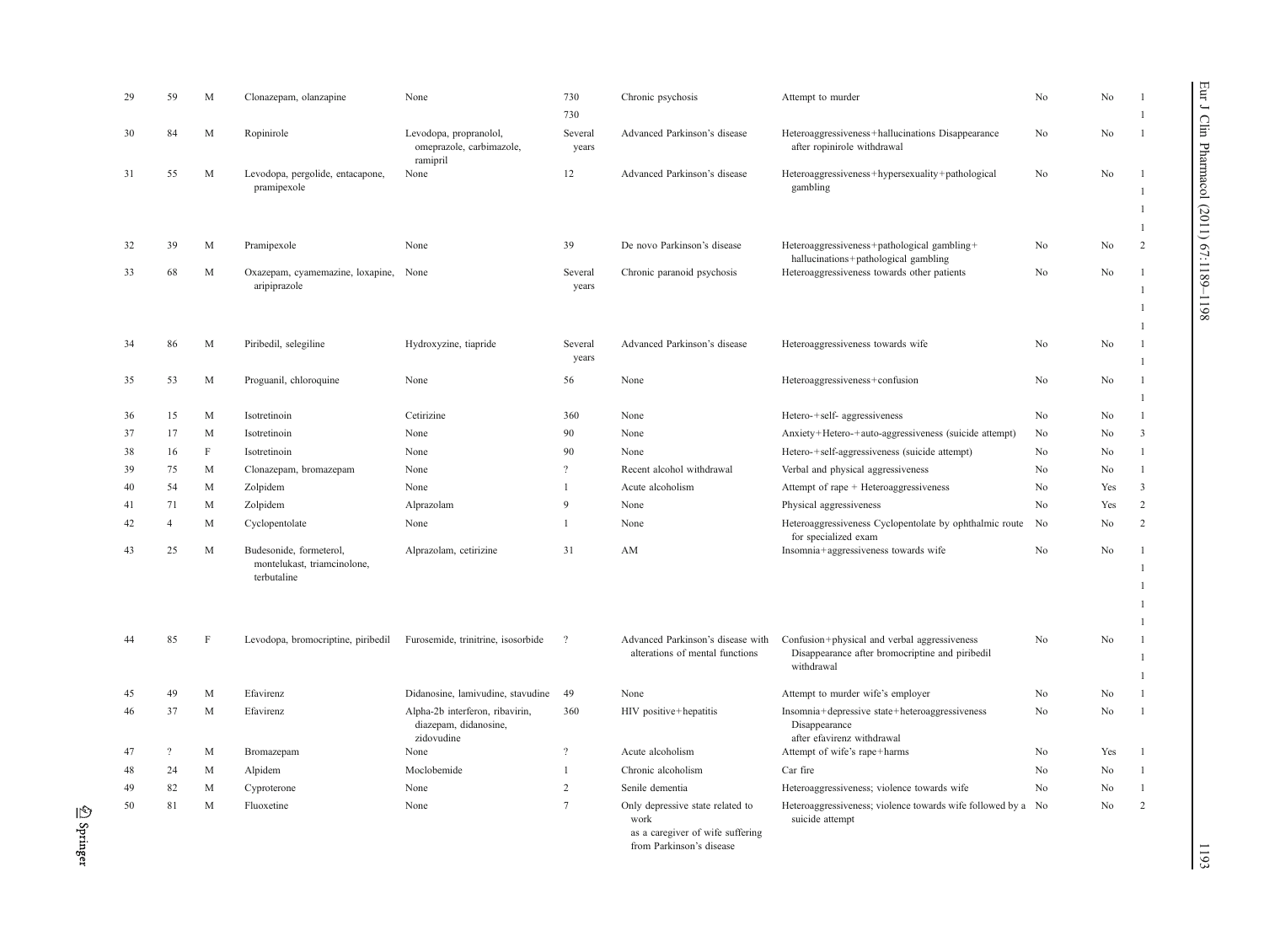|    | (years)        |   | Number Age Gender Suspect drug(s)        | Associated drug(s)                                       | occurrence<br>$\frac{(\text{days})}{\text{days}}$ | Delay of Medical history                                   | Comments                                         | Medicolegal Misuse Causality<br>consequences |     | level |
|----|----------------|---|------------------------------------------|----------------------------------------------------------|---------------------------------------------------|------------------------------------------------------------|--------------------------------------------------|----------------------------------------------|-----|-------|
|    | $\frac{49}{5}$ | Σ | Sertraline, phenobarbital,<br>bromazepam | None                                                     | 2                                                 |                                                            | Kill wife with a knife                           | ż                                            | ż   |       |
| 52 | 32             | Σ | Alpha-2b interferon                      | Ribavirin                                                | R                                                 | Used cannabis and heroin several                           | Kill father+other violent and asocial behaviours | $\frac{1}{2}$                                | 2   |       |
| 53 | 27             | Σ | Fluoxetine, methyltestosterone           | None                                                     |                                                   | Depression without psychotic<br>years before<br>antecedent | Kill wife+suicide                                | Yes                                          | ž   |       |
| 54 | 35             | Σ | Sevoflurane                              | None                                                     |                                                   | Following general anaesthesia                              | Major agitation+violence+disorientation          | Σò                                           | ż   |       |
| 55 | $\frac{6}{2}$  |   | Zolpidem                                 | Sodium valproate paroxetine                              | 26                                                | Depression                                                 | Hetero-+auto-aggressiveness                      | $\frac{1}{2}$                                | Yes |       |
| 56 | 33             | ⋝ | Efavirenz                                | Lamivudine, zidovudine, tianeptine, 182<br>buprenorphine |                                                   | HIV positive                                               | Attempt to kill wife                             | ž                                            | ž   |       |

drugs less well known to induce such an ADR, drugs such as isotretinoin, rimonabant, benfluorex, varenicline, topiramate and interferon alpha-2b. A relationship was also found with two antiviral drugs (ribavirin, efavirenz). In contrast, we failed to find any association with some classes of drugs, such as antipsychotics or antiepileptics.

Our study suffers from some compulsory methodological drawbacks. The first problem is underreporting, a wellknown phenomenon in spontaneous reporting schemes. Thus, for some drugs, the number of reports could be considered as being relatively low. Estimation could be biased according to several factors, one of the most important being the characteristic of seriousness of the ADR [[15\]](#page-8-0). In fact, it is known that a serious and/or unlabelled ADR occurring with a new drug is more likely to be reported that another kind of ADR. Moreover, reporting a violent behaviour as being associated with a drug is not easy in most patients —especially those suffering from chronic psychiatric disease. In fact, a psychiatric history was found in around 50% of patients. Finally, it is important to emphasise that this study was performed in a context of signal detection: thus, we chose to be sensitive enough rather than unable to identify a true association. Thus, ROR values should be considered only as a signal and not as a true risk value.

Control group choice is another important limitation of case/noncase methodology. Results should only be inferred to patients who have suffered from an ADR. In fact, one of the limits of this study is that we did not account for some important factors, such as familial antecedents or illegal drug abuse. This is true for both cases and noncases. We did not show any data about illegal substance use, because the FPVD was not built to record this type of data. Thus, they were not always fully informed in cases (or in noncases). The same comments could be also made, at least partly, for alcohol and drug doses. Thus, we could hope that, in the future, pharmacovigilance centres and authorities could improve the information quality of case reports, including, for example, mandatory chapters concerning these important associated factors. Finally, our study should be considered as exploratory. However, despite its mandatory limitations, use of case/noncase methodology is now recognised as being useful for generating signals in pharmacovigilance and drug-safety research [\[11](#page-8-0) –[16](#page-8-0)]. Taking into account these limitations, our study suggests that violent behaviours can be related to exposure to some drugs. These findings may have three explanations: the underlying disease or condition and/or personality for which these drugs are used could be a risk factor for violent behaviour; the drug could be an innocent bystander; the relationship could be causal. The first mechanism is particularly important for psychiatric diseases or illicit substance abuse, although a favouring role of drugs in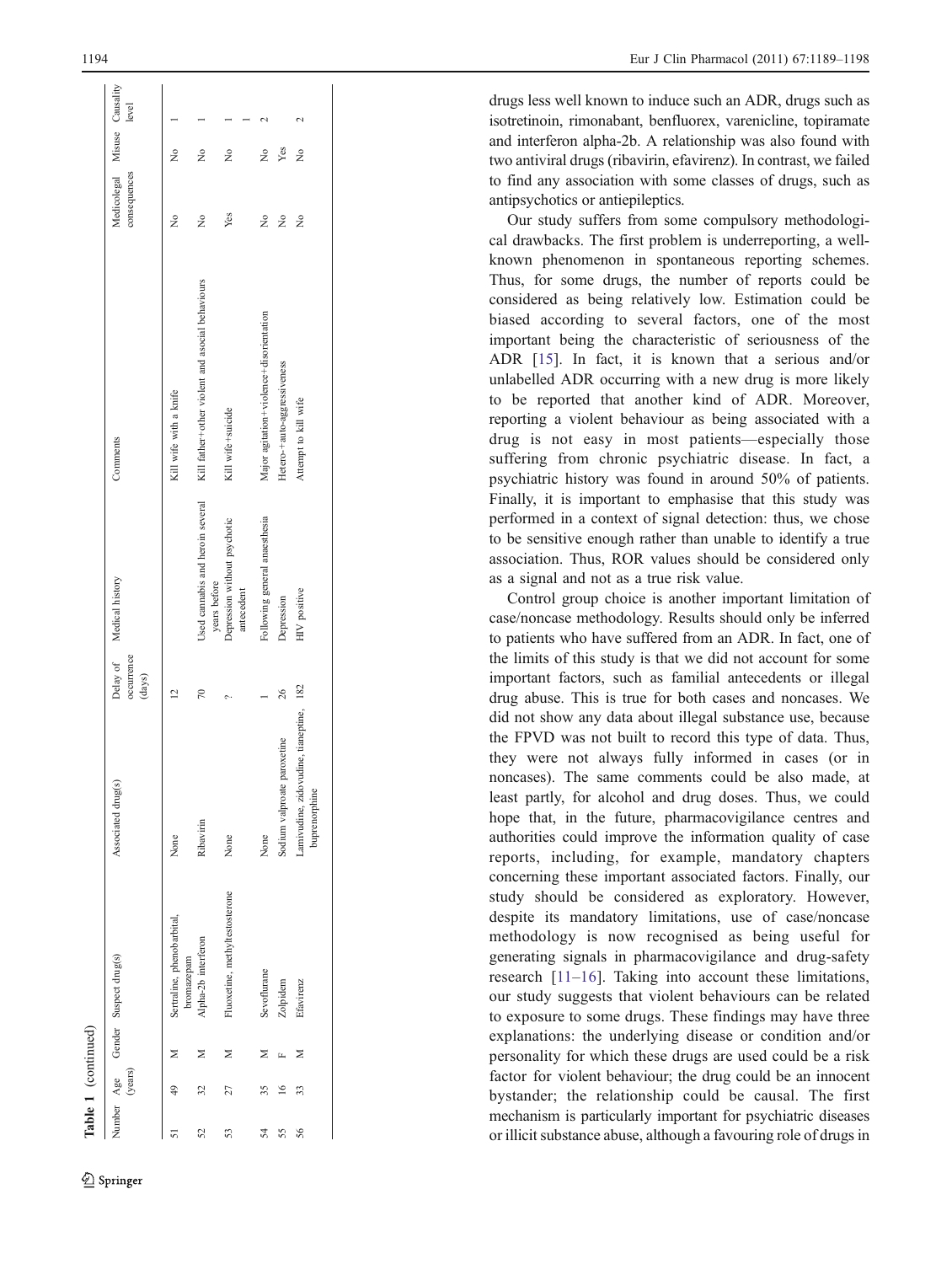| Pharmacological<br>class             | Involved drugs                                                                                                         | Number of violence Number of total<br>cases in the FPVD | ADRs in the FPVD $(95\% \text{ CI})$ | <b>ROR</b>          |
|--------------------------------------|------------------------------------------------------------------------------------------------------------------------|---------------------------------------------------------|--------------------------------------|---------------------|
| Dopaminergic<br>antiparkinsonians    | Levodopa (+ benseraside or carbidopa $\pm$ entacapone)<br>bromocriptine, pergolide, piribedil, pramipexole, ropinirole | 13                                                      | 5.052                                | $19.8(10.1-38.2)^*$ |
| Benzodiazepines<br>and related drugs | Alprazolam, bromazepam, clobazam, diazepam,<br>oxazepam, zolpidem, zopiclone                                           | 16                                                      | 21,912                               | $5.7(3.1-10.6)$ *   |
| Serotoninergic<br>antidepressants    | Floxetine                                                                                                              | 4                                                       | 6.217                                | $3.9(1.2-11.2)*$    |

<span id="page-6-0"></span>Table 2 Pharmacological classes involved in case reports of violence in the French PharmacoVigilance Database (FPVD) and risk of exposure calculated using the case/noncase method

ADR adverse drug reaction, ROR reporting odds ratio, CI confidence interval  $*P<0.05$ ,

such violent behaviours is well demonstrated [[3\]](#page-8-0). In fact, Table [1](#page-3-0) shows that eight cases had alcohol abuse, three substance abuse and at least 13 an underlying psychiatric history. However, careful revision of cases (by specialists of clinical pharmacology and forensic medicine) allows us a better selection of cases.

First, our study confirms the risk of violence associated with benzodiazepines and related drugs (zopiclone, zolpidem). This pharmacological class was selected as a positive control in this study  $[6-11]$  $[6-11]$  $[6-11]$  $[6-11]$ . A recent review  $[4]$  $[4]$ discussed this ADR with benzodiazepines. This ADR includes reactions of disinhibition occurring during use of these drugs as anxiolytics or hypnotics. Physical aggressiveness, rapes, impulsive decision making and violence have been reported, as have autoaggressiveness and suicide. Prevalence remains a matter of discussion, although most studies indicate a value <1%. Among risk factors, besides alcohol, the role of low stress control (specifically high-trait anxiety) was suggested, whereas the importance of dose and type of benzodiazepine remains another matter of discussion. From a pharmacodynamic point of view, benzodiazepineinduced activation of the gamma-aminobutyric acid (GABA) ergic mechanisms could explain this ADR [[3,](#page-8-0) [4](#page-8-0)].

An interesting finding of our study was the results obtained with dopaminergic drugs used in Parkinson's disease. We found a significant association with dopaminergic agonists (bromocriptine, pergolide, piribedil, pramipexole) but also case reports in the FPVD with levodopa, alone or in association with entacapone, a catechol-O-methyl transferase (COMT) inhibitor. Although the role of brain dopamine in aggressive and/or violent behaviours is largely described in the literature  $[17-19]$  $[17-19]$  $[17-19]$ , few clinical data are, as far as we know, available. In fact, violent behaviours are part of the dopamine dysregulation syndrome (DDS) [\[20](#page-8-0)] that may complicate long-term symptomatic treatment of Parkinson's disease. These includes punding and impulsive control disorders, such as pathological gambling, hypersexuality, compulsive shopping or compulsive eating due to addiction to dopaminergic drugs. In a series of 202 parkinsonian patients, Pezzela et al. [[21](#page-8-0)] described seven individuals who fulfilled the DDS criteria, three of whom presented violent or aggressive behaviour. Finally, ours appears to be one of the

Table 3 Individual drugs significantly involved in case reports of violence in the French PharmacoVigilance Database (FPVD) and risk of exposure calculated using the case/noncase method

Reporting odds ratios with its 95% confidence interval. Only drugs for which two or more reports of violence registered in the FPVD were included in the study

 $*P<0.05$ 

| Drugs               | Number of violence<br>reports in the FPVD | Total number of ADRs<br>in the FPVD | Reporting<br>odds ratio | 95% confidence<br>Interval |
|---------------------|-------------------------------------------|-------------------------------------|-------------------------|----------------------------|
| pramipexole         | $\overline{2}$                            | 50                                  | $103.7*$                | $26.3 - 409.0$             |
| alprazolam          | 4                                         | 334                                 | $16.2*$                 | $5.0 - 46.7$               |
| varenicline         | 4                                         | 362                                 | $29.2*$                 | $10.8 - 78.9$              |
| pergolide           | 2                                         | 197                                 | $26.3*$                 | $6.5 - 105.9$              |
| rimonabant          | $\overline{2}$                            | 251                                 | $20.6*$                 | $5.1 - 83.2$               |
| topiramate          | 2                                         | 486                                 | $10.7*$                 | $2.6 - 43.1$               |
| isotretinoin        | 4                                         | 1,119                               | $9.5*$                  | $3.5 - 25.6$               |
| benfluorex          | $\overline{2}$                            | 750                                 | $6.9*$                  | $1.7 - 27.9$               |
| Interferon alpha-2b | 3                                         | 1,214                               | $6.4*$                  | $2.1 - 20.3$               |
| ribavirin           | $\overline{2}$                            | 1,097                               | $4.7*$                  | $1.2 - 19.1$               |
| bromocriptine       | 2                                         | 1,116                               | $4.7*$                  | $1.1 - 18.7$               |
| piribedil           | 2                                         | 1,236                               | $4.2*$                  | $1.0 - 16.9$               |
| efavirenz           | 3                                         | 2,441                               | $3.2*$                  | $1.0 - 10.0$               |
| bromazepam          | 4                                         | 5,378                               | $4.5*$                  | $1.4 - 13.0$               |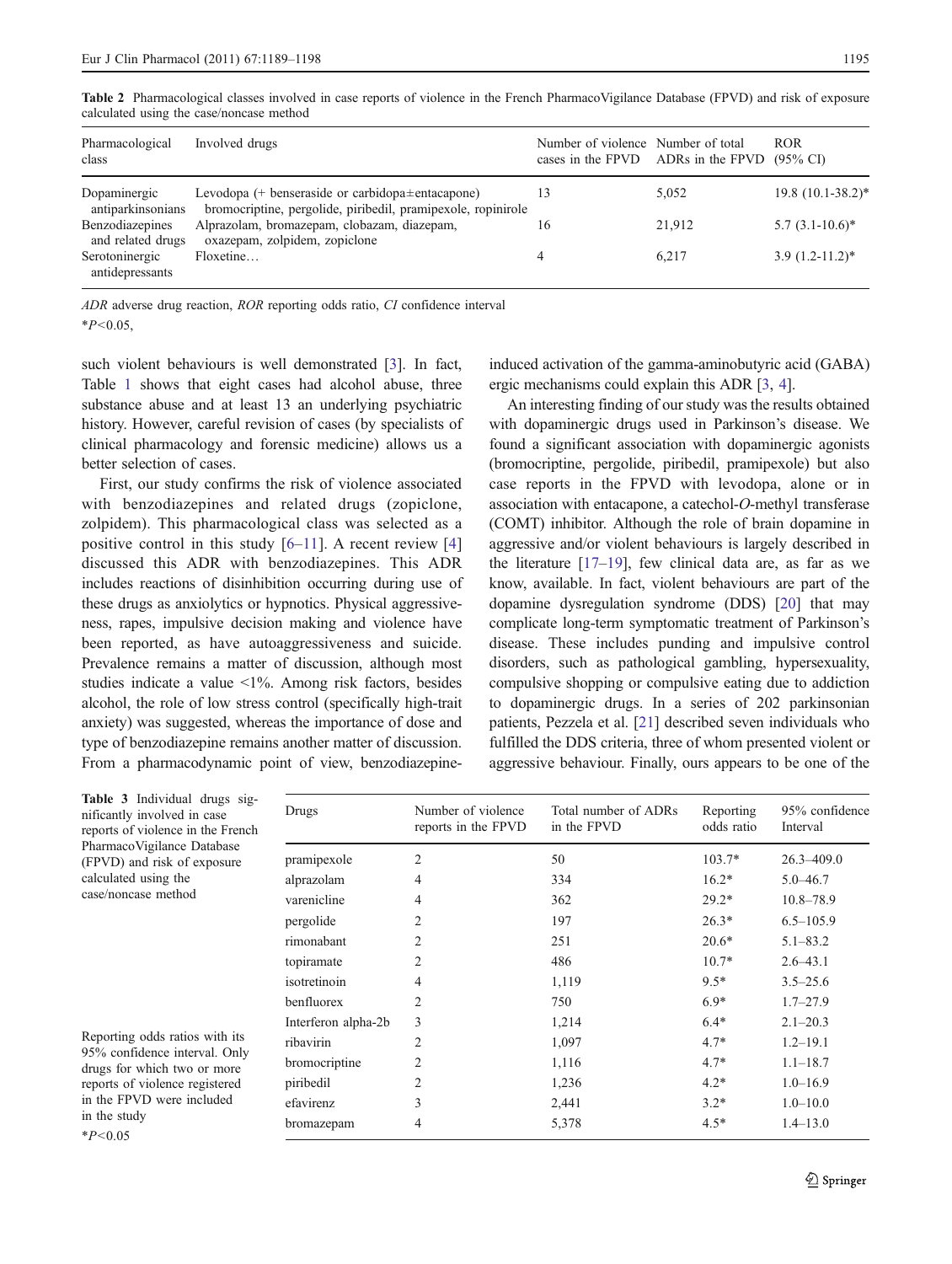few clinical studies indicating the role of dopaminergic drugs in violent behaviour.

In our study, four case reports described violent behaviour under isotretinoin. In fact, following recent reports [\[22](#page-8-0)–[24](#page-8-0)], a controversy developed about the risk of psychiatric ADRs (mainly suicides) with isotretinoin [\[25](#page-8-0)]. Reviews concluded that, due the multiple biases observed in the published data [underlying disease (acne), psychopathological antecedents and study designs…], it is not possible to establish a definite relationship [\[25](#page-8-0)]. However, the link cannot be excluded, as suggested by a recent study [\[26](#page-8-0)] Two other relationships were also found with two drugs recently withdrawn from the market. The first was rimonabant, a cannabinoid antagonist, withdrawn from the European market in January 2009 for an increased risk of suicide [[27\]](#page-8-0). Our study shows that the drug was able to induce symptoms of heteroaggressiveness, which is a less well known ADR. The second was benfluorex, used in France as an adjunct in hyperlipidemias, and recently withdrawn for a risk of pulmonary hypertension and valvular heart diseases [\[28](#page-8-0)]. Due to the pharmacodynamic properties of this drug (an amphetamine-derived agent), this serious ADR was from type A (Augmented) [\[13](#page-8-0), [14](#page-8-0)]. Another interesting result concerns data with interferon alpha-2b. In fact, the risk of psychiatric ADRs with interferon [\[29](#page-8-0)] is well documented. Irritability, agitation or paranoia commonly appear after 1–3 months and usually improves within few days after decreasing doses or drug withdrawal. The risk of suicide with interferon is also well described [[30\]](#page-9-0). In contrast, the occurrence of aggressive behaviour remains poorly understood and, as far as we know, no report of violence has previously been published in the literature. Ribavirine is a synthetic nucleoside analog used as antiviral drug in association with interferon in hepatitis virus C (HVC). Its profile of psychiatric ADRs is similar to that of interferon. Thus, as expected, an association between violent behaviour and exposure to ribavirin was found in our study.

This report also allows discussion of the putative link between varenicline, a drug used in smoking cessation, and violent behaviour. There have been reports of neuropsychiatric symptoms as well as exacerbation of preexisting psychiatric illness in patients who have taken varenicline. Patients should be monitored for such symptoms, including suicidal ideation or behaviour, agitation, depression or other changes in behaviour. A warning about the risk of suicide was recently sent by the Medicines and Healthcare Products Regulatory Agency (MHRA) [[31\]](#page-9-0). Our results emphasise that, among neuropsychiatric ADRs elicited by varenicline, violent behaviour should be included. The mechanism of this ADR could include stimulation of brain dopamine release by this partially nicotinic agonist.

Topiramate is a sulfamate-substituted monosaccharide prescribed as an antiepileptic as adjuvant or monotherapy. The problem with psychiatric ADRs observed with topiramate appears to be multifactorial, as epileptic patients are at increased risk of cognitive and behavioural deficits. In children, hyperactivity and aggressiveness may occur [\[32\]](#page-9-0). In contrast, no significant association occurred with antiepileptic drugs as a whole.

Among antiretroviral drugs, our study found an association with the nonnucleotide reverse transcriptase inhibitor efavirenz. The profile of serious psychiatric events associated with efavirenz observed in clinical trials includes not only severe depression, suicidal ideation or attempts, psychotic reactions (paranoia, mania…) but also aggressive behaviour [[33](#page-9-0)]. However, these associations could be multifactorial, involving both the underlying disease and drugs (efavirenz and/or other coadministered drugs).

Another interesting finding is the association with serotoninergic antidepressants. This is in agreement with Herxheimer's work, which clearly demonstrates such a relationship [\[5](#page-8-0), [34](#page-9-0)] with, for example, a 2.1 odds ratio value for paroxetine in adult and paediatric placebo-controlled trials on therapy and in the withdrawal phase [[5\]](#page-8-0). The exact mechanism remains unknown, although the role of antidepressant-induced adverse behavioural outcomes such as akathisia, emotional disinhibition, emotional blunting and manic or psychotic reactions has been suggested [[5\]](#page-8-0).

Finally, our study found no relationship with antipsychotics. In fact, this negative data could beg the question discussed above regarding the role of underlying disease [\[3](#page-8-0)]. It could also be explained by a lack of power in our study. Several works have linked the occurrence of violence under neuroleptic treatment with the induced akathisia [[35\]](#page-9-0).

It is interesting to compare our results with data coming from a recent study performed using the FDA Adverse Event Reporting System data and using a similar methodological approach [[36](#page-9-0)]. Both studies found similar results for antidepressants (mainly serotoninergic agents, but also in the US study, bupropion and mirtazapine), benzodiazepines, interferon alpha-2b and varenicline. In contrast to our findings, the US study described association with antipsychotics and amphetamines but not with dopaminergic drugs. The associated antiepileptic drugs in the US study were levetiracetam and gabapentin (but not topiramate, as in France) [[36\]](#page-9-0).

In conclusion, our study identifies a relationship between some drugs and aggressive behaviour. This relationship involves some already suspected drugs (dopaminergics, benzodiazepines, serotoninergic antidepressants) as well as other drugs [(varenicline, isotretinoin, interferon alpha-2b, rimonabant, benfluorex, topiramate and antiviral drugs (ribavirin, efavirenz)], which are less well known to induce such an ADR. Despite the mandatory limits of this kind of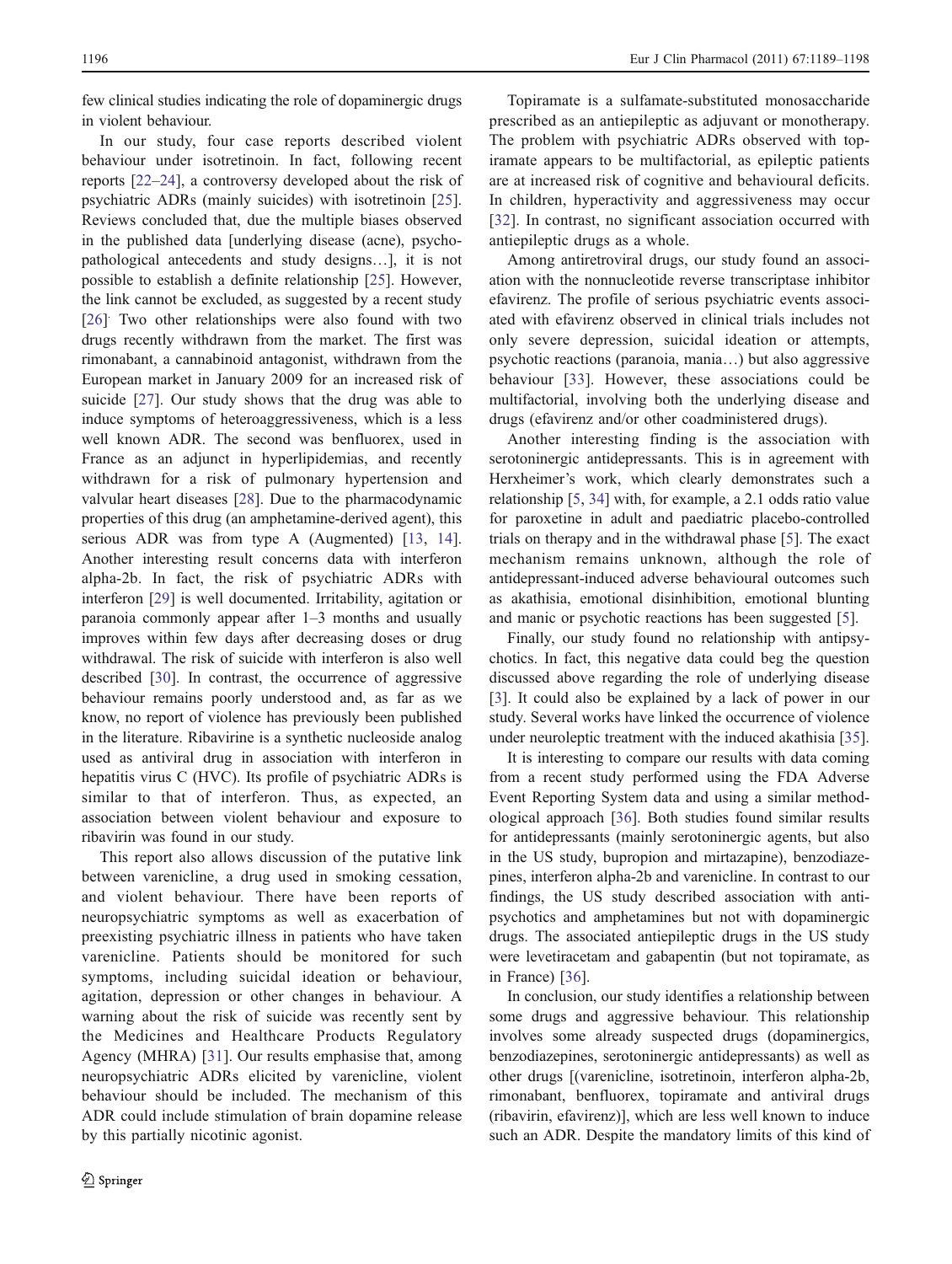<span id="page-8-0"></span>study (underreporting, confounding factors…), these data represent a pharmacovigilance signal and could contribute to establishing further prospective studies to confirm such signals. One of the interests of this kind of research is to find new associations between drug exposure and a relatively unknown (and rare) ADR. From a practical point of view, this study indicates that a systematic anamnesis about drugs should be involved in each aetiological research of violent behaviour. Finally, these data also emphasise the importance of data mining to detect new signals of rare ADRs in a pharmacovigilance database.

Contributors NR and HB performed the study in the FPVD. NR, NT, NF, AP, LS, DR, MLM and JLM analysed the data. JLM wrote the manuscript. NS, HB, NT, NF, AP, LS, DR and MLM revised the text.

#### Competing interests None

Funding The study was performed as a work of NR during her stay in the Department of Clinical Pharmacology of Toulouse University Hospital.

# References

- 1. World Health Association. World report on violence and health. 2002 [http://www.who.int/violence\\_injury\\_prevention/violence/](http://www.who.int/violence_injury_prevention/violence/world_report/en/summary_en.pdf) [world\\_report/en/summary\\_en.pdf](http://www.who.int/violence_injury_prevention/violence/world_report/en/summary_en.pdf) date of access 23 2 2011
- 2. WHO Global Consultation on violence and Health (1996) Violence: a public heath priority. World Health Association, Geneva (document WHO/EHA/SPI.POA.2)
- 3. Sheard MH (1988) Clinical Pharmacology of aggressive behavior. Clin Neuropharmacol 11:483–492
- 4. Saias T, Gallarda T (2008) Paradoxical aggressive reactions to benzodiazepine use: a review. Encephale 34:330–336
- 5. Healy D, Herxheimer A, Menkes DB (2006) Antidepressants and violence: problems at the interface of medicine and law. PLoS Med 3:1478–1487
- 6. Egberts AC, Meyboon RH, De Koning FH, Bakker A, Leufkens HG (1997) Non puerperal lactation associated with antidepressant drug use. Br J Clin Pharmacol 44:277–281
- 7. Moore N, Kreft-Jais C, Haramburu F, Noblet C, Andrejak M, Ollagnier M, Begaud B (1998) Reports of hypoglycaemia associated with the use of ACE inhibitors and other drugs: a case/noncase study in the French pharmacovigilance system database. Br J Clin Pharmacol 44:513–518
- 8. Egberts AC, Meyboom RH, van Puijenbroek EP (2002) Use of measures of disproportionality in pharmacovigilance: three Dutch examples. Drug Saf 25:45–458
- 9. Stricker BH, Tijssen JG (1992) Serum sickness-like reactions to cefaclor. J Clin Epidemiol 45:1177–1184
- 10. Lugardon S, Lapeyre-Mestre M, Montastruc JL (2004) The French Network of PharmacoVigilance Centres. Upper gastrointestinal adverse drug reactions and cyclooxygenase- 2 inhibitors (celecoxib and rofecoxib): a case/non-case study

from the French Pharmacovigilance Database. Eur J Clin Pharmacol 60:673–677

- 11. Wilson AM, Thabane L, Holbrook A (2004) Application of data mining data in pharmacovigilance. Br J Clin Pharmacol 57:127– 134
- 12. Moore N, Noblet C, Kreft-Jais C, Lagier G, Ollagnier M, Imbs JL (1995) French PharmacoVigilance Database system: examples of utilization. Therapie 50:557–562
- 13. WHO (1992) International monitoring of adverse reactions to drugs: adverse reaction terminology. WHO collaborating Centre for International Drug Monitoring, Uppsala
- 14. Edwards IR, Aronson JK (2000) Adverse drug reactions: definitions, diagnosis and management. Lancet 356:1255– 1259
- 15. Van der Heijden PG, Van Puijenbroek EP, Van Buuren S, Van der Hofstede JX (2002) On the assessment of adverse drug reactions from spontaneous reporting systems: the influence of underreporting on odds ratios. Stat Med 21:2027–2044
- 16. Bate A, Lindquist M, Edwards IR (2008) The application of knowledge discovery in databases to post-marketing drug safety: example of the WHO database. Fundam Clin Pharmacol 22:127– 140
- 17. Engelborghs S, Vloeberghs E, Le Bastard N, Van Buggenhout M, Marien P, Somers N, Nagels G, Pickut BA, de Deyn PP (2008) The dopaminergic neurotransmitter system is associated with aggressiveness and agitation in frontotemporal dementia. Neurochem Int 52:1052–1060
- 18. Pattij T, Vanderschuren JMJ (2008) The neuropharmacology of impulsive behaviour. Trends Pharmacol Sci 29:192–199
- 19. Seo D, Patrick CJ (2008) Role of serotonin and dopamine system interactions in the neurobiology of impulsive aggressiveness and its comorbidity with oter clinical disorders. Aggress Violent Behav 13:383–395
- 20. O'Sullivan SS, Evans AH, Lees AJ (2009) Dopamine Dysregulation Syndrome: an overview of its epidemiology, mechanism and management. CNS Drugs 23:157–170
- 21. Pezzella FR, Colossimo C, Vanacore N, Di Rezze S, Chianese M, Fabbrini G, Meco G (2005) Prevalence and Clinical Features of Hedonic Homeostatic Dysregulation in Parkinson's Disease. Mov Disord 20:77–80
- 22. Wysowski DK, Pits M, Beitz J (2001) An analysis of reports of depression and suicide in patients treated with isotretinoin. J Am Acad Dermatol 45:515–519
- 23. Wysowski DK, Pits M, Beitz J (2001) Depression and suicide in patients treated with isotretinoin. N Engl J Med 344:460
- 24. Azoulay L, Blais L, Koren G, LeLorier J, Berard A (2008) Isotretinoin and the risk of depression in patients with acne vulgaris: a case-crossover study. J Clin Psychiatry 69:526–532
- 25. Strahan JE, Raimer S (2006) Isotretinoin and the controversy of psychoiatric advers events. Int J Dermatol 45:789–799
- 26. Sundstrom A, Alferdsson L, Sjolin-Forsberd G, Gerden B, Bergman U, Jokinen J (2010) Association of suicide attempt with acne and treatment with isotretinoin: retrospective Swedish cohort study. Br Med J 341:c5812
- 27. European Medecine Agency. Rimonabant: withdrawal of the marketing authorization in the European Union. [http://www.ema.](http://www.ema.europa.eu/humandocs/PDFs/EPAR/acomplia/3945709en.pdf) [europa.eu/humandocs/PDFs/EPAR/acomplia/3945709en.pdf](http://www.ema.europa.eu/humandocs/PDFs/EPAR/acomplia/3945709en.pdf)
- 28. Agence Française de Sécurité Sanitaire des Produits de Santé AFSSaPS. Rappel des spécialités à base de benfluorex. [http://](http://www.afssaps.fr/Infos-de-securite/Retraits-de-lots-et-de-produits/Rappel-des-specialites-a-base-de-benfluorex) [www.afssaps.fr/Infos-de-securite/Retraits-de-lots-et-de-produits/](http://www.afssaps.fr/Infos-de-securite/Retraits-de-lots-et-de-produits/Rappel-des-specialites-a-base-de-benfluorex) [Rappel-des-specialites-a-base-de-benfluorex](http://www.afssaps.fr/Infos-de-securite/Retraits-de-lots-et-de-produits/Rappel-des-specialites-a-base-de-benfluorex) date of access 23 2 2011
- 29. Renault PF, Hoofnagle JH, Mullen KD, Paters M, Jones DB, Rustgi V, Jones EA (1987) Psychiatric complications of long-term interferon alpha therapy. Arch Intern Med 147:1577–1580